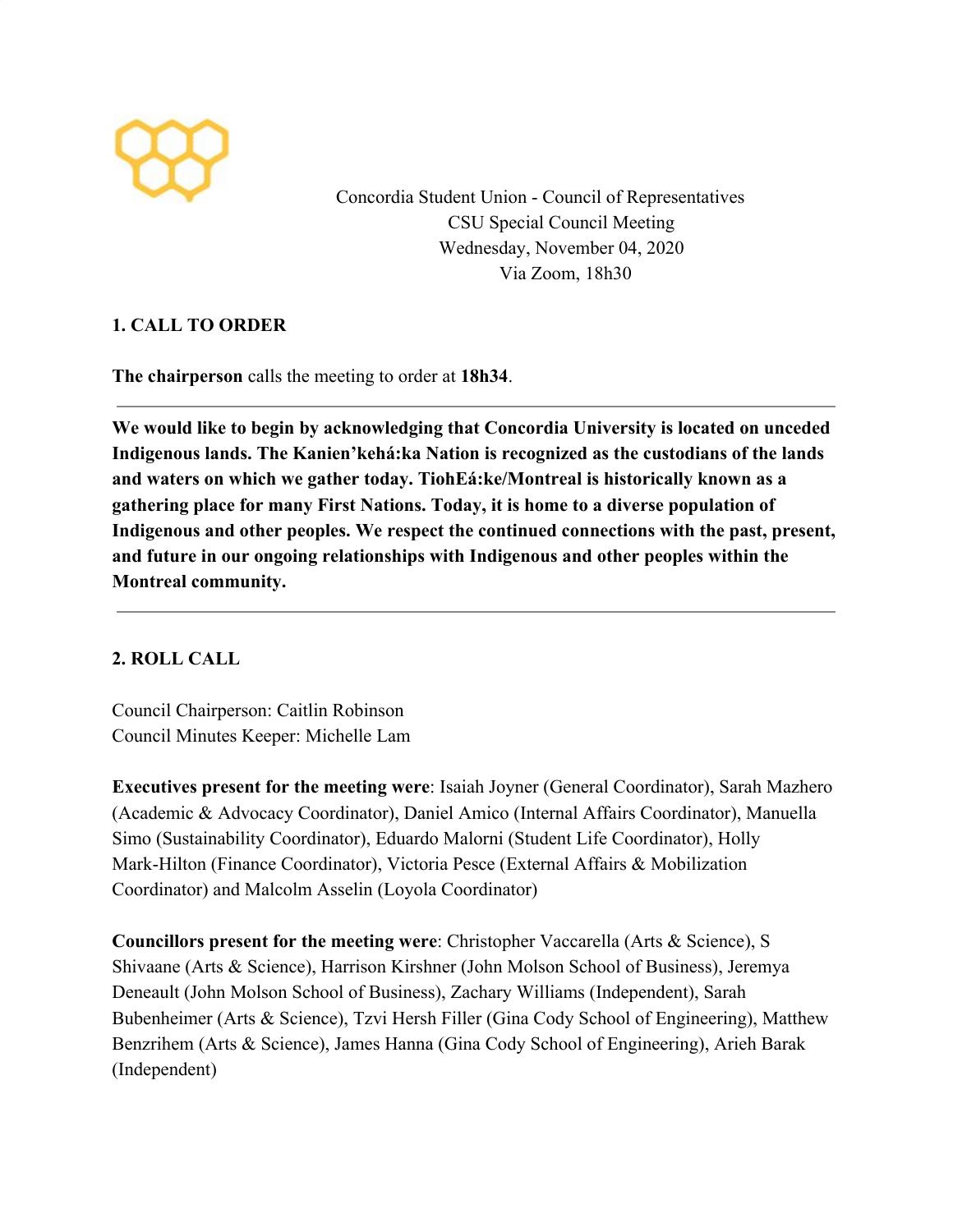**Executives absent for the meeting were: Councilors absent for the meeting were**: Natalia Whiteley (Gina Cody School of Engineering), Roman Zelensky (Arts & Science), Jarrad Haas (Fine Arts), Yasmine Yahiaoui (Arts & Science), Diana Lukic (Fine Arts), Shaun Sederoff (Arts & Science), Chealsea Okankwu (John Molson School of Business), Marlena Valenta (Arts & Science), Desiree Blizzard (Gina Cody School of Engineering), Anais Gagnon (Gina Cody School of Engineering), Lauren Perozek (John Molson School of Business), Margot Berner (Arts & Science), Howard Issley (John Molson School of Business)

## **3. REFERENDUM QUESTIONS**

**Christopher Vaccarella** presents the following motion. Seconded by **Matthew Benzrihem**. Motion passes.

**WHEREAS** COVID-19 has led to the closure of Concordia University during the 2020-21 academic year;

**WHEREAS** the closure of Concordia University has led to many courses, assignments, exams and lectures to be conducted virtually;

**WHEREAS** online-based schooling has led to a multitude of issues;

**WHEREAS** the implementation of proctored exams was done without student consent

**WHEREAS** proctored exams are an invasive method of exam-taking that violates the privacy of students, tracks eye and facial movements, records student activity and manipulates privacy settings, amongst other issues;

**WHEREAS** tuition has been increased during online schooling, which has affected students including but not limited to those who are low-income, International, and marginalized;

**WHEREAS** many professors have increased the number of assignments and condensed due dates, dramatically increasing levels of student stress and anxiety, and affecting academic performances

**WHEREAS** a Pass/Fail should be implemented for both Fall 2020, Fall-Winter 2020-21, and Winter 2021 semesters to allay the concerns of students struggling as a result of COVID-19;

**WHEREAS** Concordia has not fulfilled its promises to ensure the accessibility of online schooling, leading to the distress of students with accessibility concerns;

**BE IT RESOLVED THAT** the CSU continue its efforts to pressure the administration to end proctored exams;

**BE IT FURTHER RESOLVED THAT** the CSU pressure the administration to strongly encourage professors and instructors to reduce workloads, increase grading leniencies and further space out assignment deadlines.

**BE IT FURTHER RESOLVED THAT** the CSU continue its efforts to pressure the administration to implement a pass/fail option;

**BE IT FURTHER RESOLVED THAT** the CSU continue its efforts to pressure the administration to reduce tuition costs;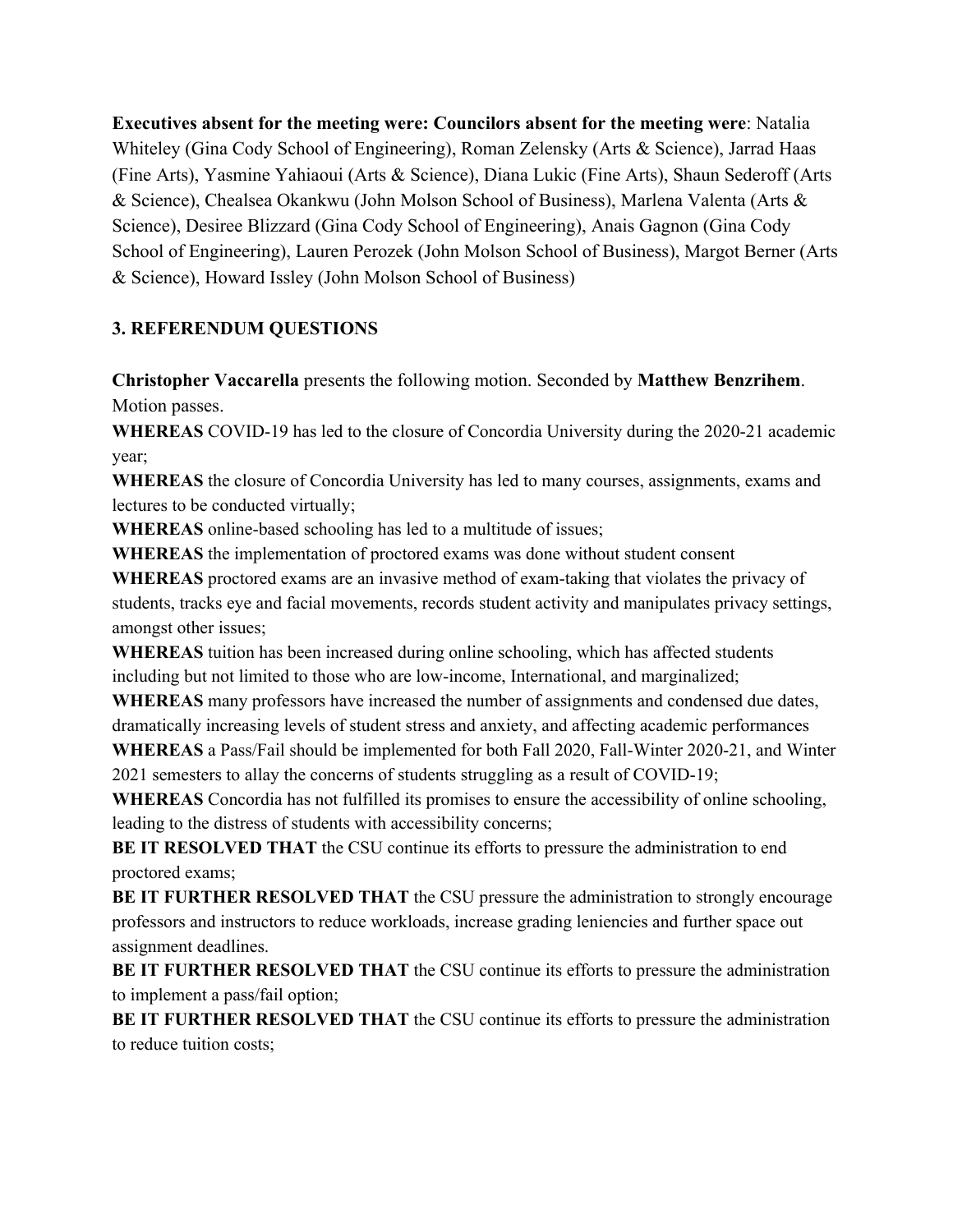**BE IT FURTHER RESOLVED THAT** the CSU continue its efforts to pressure the administration to fulfill its promises regarding accessibility and to increase resources aimed at improving accessibility of online learning;

**BE IT FURTHER RESOLVED THAT** the following questions be sent to referendum; **BE IT FURTHER RESOLVED THAT** the budgetary impact is nil.

**Harrison Kirshner:** All of these concerns are concerns that we see among the student body, whether it comes to tuition hikes, pass/fail options, etc. We're fully aware that the execs are working on this presently. This question can help present more statistics to the administration and help end the case of these undesirable practices.

**Isaiah Joyner:** Can we split the question up for discussion?

**Harrison Kirshner:** I'm okay with splitting it

**S Shivaane:** Me too

**Tzvi Hersh Filler:** I'm slightly opposed unless there is a specific reason why?

**Isaiah Joyner:** There are questions I want to discuss and see if they need to go to the ballot. We already have a similar question going to the ballot regarding tuition hikes. It might make more sense to send one question.

**Isaiah Joyner** motions to split the motion. Seconded by **Harrison Kirshner**. Motion passes.

# **Proctoring Isaiah Joyner:** Are you only referring to third party software?

**Christopher Vaccarella**: Online proctoring altogether

**Isaiah Joyner:** What if a teacher opens a Zoom class and everyone does an exam, is that considered proctored? Or are you referring to Procterio?

**Christopher Vaccarella**: We don't want a third party at all. If it's on Moodle or Zoom it's fine.

**Tzvi Hersh Filler:** Procterio is a definition of a virus. I don't see it as an improvement if the virus is made in-house or designed by an external corporation.

**Isaiah Joyner:** The more specific or targeted they are, the better question we have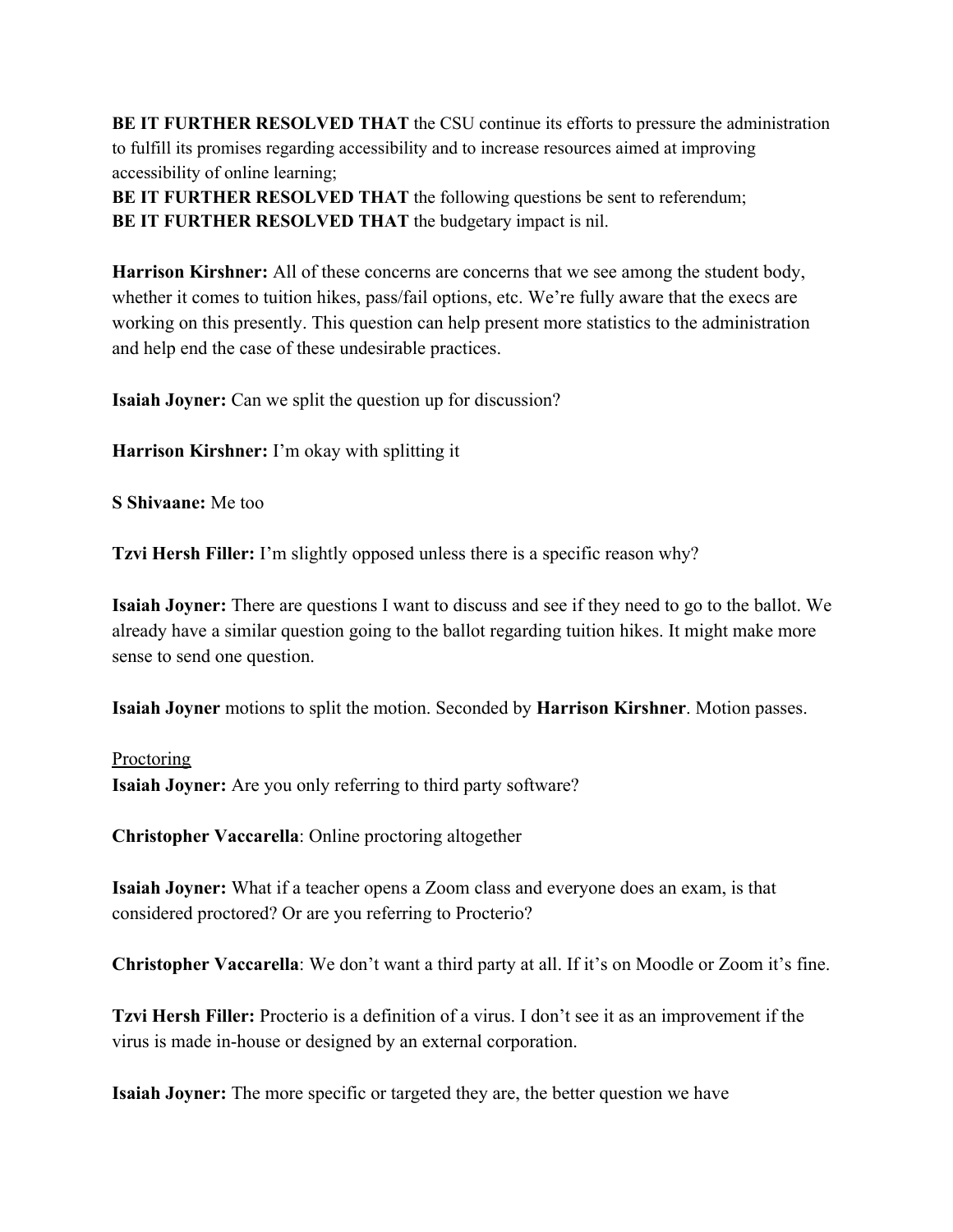**Tzvi Hersh Filler** motions to amend Question One to add the word **intrusive**. Seconded by **Isaiah Joyner.** Motion passes.

**James Hanna**: Can we also add Cole, which is Concordia's in-house application

**Tzvi Hersh Filler:** The use of proctoring over Cole requires the Procterio plugin. It's a virus because of the number of permissions you have to give it.

Question One is sent to the referendum.

#### Workload

**Isaiah Joyner:** The preamble is accurate but the question is vague. What does "reduce workload" mean? The question needs to be more targeted but reducing workload is too vague.

**Tzvi Hersh Filler:** The complaint of students is that they are being spammed with work. The University is under no obligation to follow our recommendations. There is a desire to have slightly less piling on of assignments. It's implied that the assignments will be worth more as a result.

**Isaiah Joyner:** Maybe we can explicitly say a "balanced workload" instead? There are teachers who are either drowning students in assignments or making their assignments worth a lot.

**Isaiah Joyner** motions to change the question to the following. Seconded by **Malcolm Asselin.** Motion passes. *Do you believe that Concordia University should have professors make more balanced workloads for this academic year?*

Question Two is sent to the referendum.

#### Pass/Fail

**Isaiah Joyner:** In the preamble, we don't have control over the graduate school's accepting or not accepting pass/fail grades.

**S Shivaane:** We removed that section.

Question Three is sent to the referendum.

## Tuition